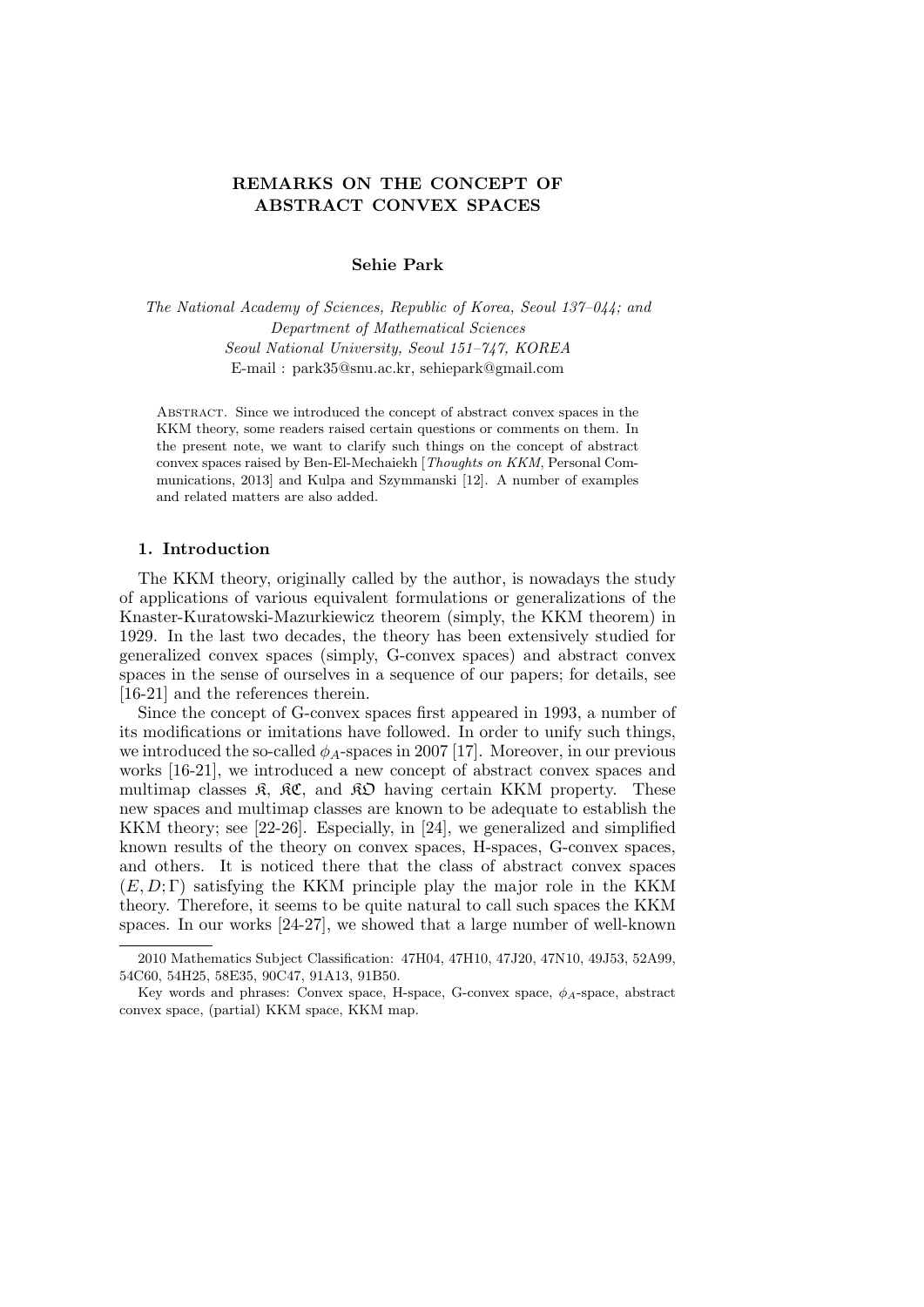results in the KKM theory on *G*-convex spaces also hold on the KKM spaces. Now it is evident that the class of abstract convex spaces contains many subclasses on which it is convenient to establish the KKM theory.

Since we introduced some classes of abstract convex spaces in the KKM theory, some readers raised certain questions or comments on them. In the present note, we want to clarify such things on the concept of abstract convex spaces raised by Ben-El-Mechaiekh [2] and Kulpa and Szymmanski [12]. A number of examples and related matters are also added.

### **2. Abstract convex spaces**

We recall a short history of the abstract convex spaces.

In the KKM theory, motivated by the convex spaces of Lassonde in 1983 and *c*-spaces or H-spaces of Horvath in 1990-1993, Park and Kim introduced generalized (G-)convex spaces in 1993. Since 1998, we adopted the following definition; see [23]:

**Definition.** A *generalized convex space* or a G-*convex space* (*X, D*; Γ) consists of a topological space  $X$ , a nonempty set  $D$ , and a multimap  $\Gamma$ :  $\langle D \rangle \rightarrow X$  such that for each  $A \in \langle D \rangle$  with the cardinality  $|A| = n + 1$ , there exists a continuous function  $\phi_A : \Delta_n \to \Gamma(A)$  such that  $J \in \langle A \rangle$ implies  $\phi_A(\Delta_I) \subset \Gamma(J)$ .

Here,  $\langle D \rangle$  is the class of all nonempty subsets of a set *D*,  $\Delta_n$  is the standard *n*-simplex with vertices  $\{e_i\}_{i=0}^n$ , and  $\Delta_J$  the face of  $\Delta_n$  corresponding to  $J \in \langle A \rangle$ ; that is, if  $A = \{a_0, a_1, ..., a_n\}$  and  $J = \{a_{i_0}, a_{i_1}, ..., a_{i_k}\} \subset A$ , then  $\Delta_J = \text{co}\{e_{i_0}, e_{i_1}, \dots, e_{i_k}\}$ . We may write  $\Gamma_A := \Gamma(A)$  for each  $A \in \langle D \rangle$ . In case  $X \supset D$ , the *G*-convex space is denoted by  $(X \supset D; \Gamma)$ .

In [20], we clearly stated that, in certain cases, it is possible to assume  $\Gamma(A) = \phi_A(\Delta_n).$ 

**Example.** Recall that Horvath introduced a large number of examples of his *c*-spaces. Major examples of other G-convex spaces than convex spaces or *c*-spaces are metric spaces with Michael's convex structure, Pasicki's *S*-contractible spaces, Horvath's pseudoconvex spaces, Komiya's convex spaces, Bielawski's simplicial convexities, Joo's pseudoconvex spaces, topological semilattices with path-connected intervals, hyperconvex metric spaces, Takahashi's convexity in metric spaces, L-spaces due to Ben-El-Mechaiekh et al., and so on. For the literature, see [15,36] and the references therein.

Moreover, a number of authors investigated another abstract convexities particular to G-convex spaces for various purposes. All of those authors considered the case  $X = D$ , contrary to the classical works of Knaster-Kuratowski-Mazurkiewicz and Fan for the case  $X \neq D$ ; see [23]. This fact should be recognized by all peoples working in generalized abstract convexities.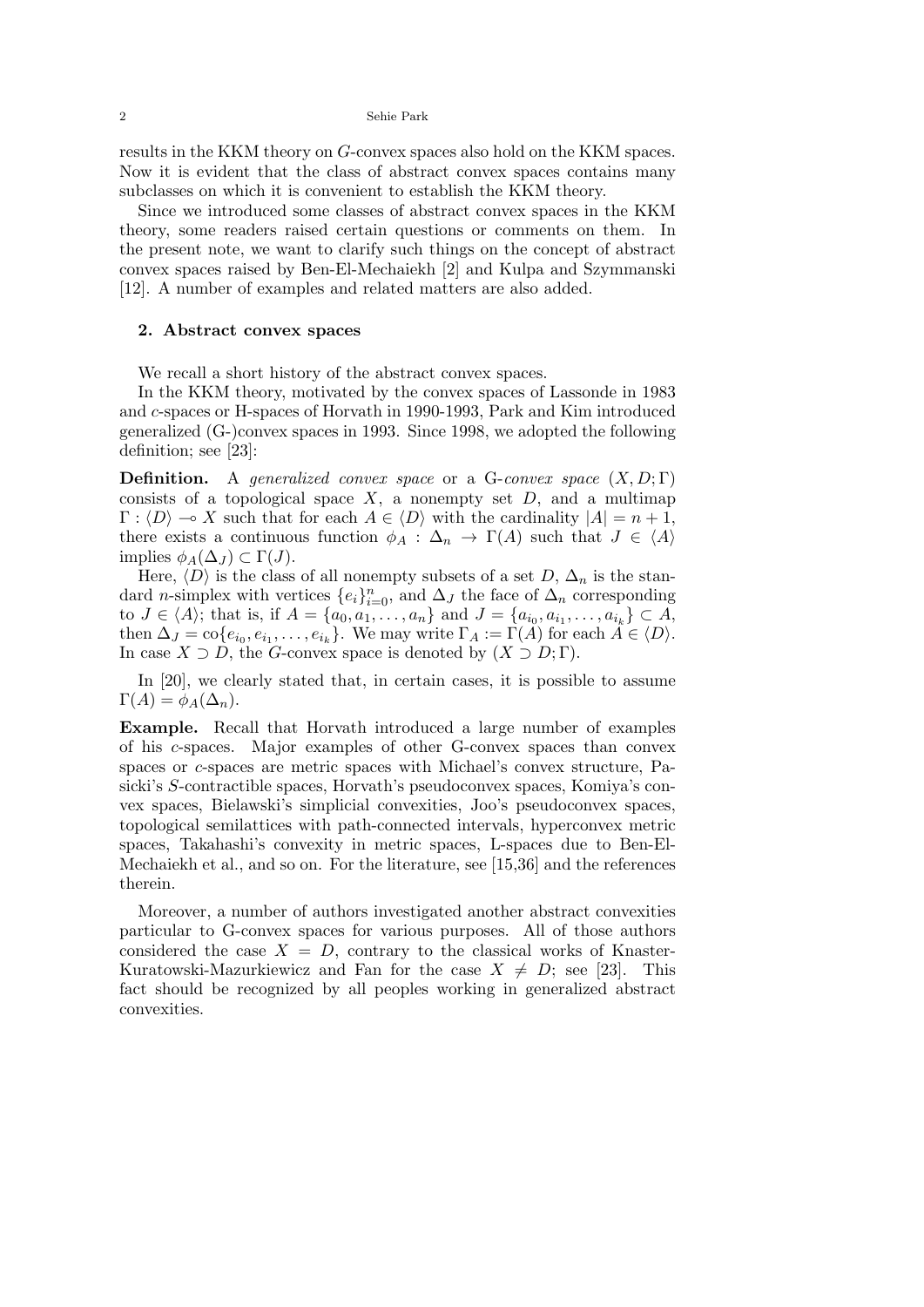Since G-convex spaces first appeared in 1993, a large number of modifications or imitations have followed.

**Example.** Such examples are L-spaces, B'-simplicial convexity, G-H-spaces, pseudo-H-spaces, spaces having property (H), FC-spaces, M-spaces, another L-spaces, simplicial spaces, *P*1*,*1-spaces, generalized H-spaces, *mc*-spaces, L*<sup>∗</sup>* spaces, minimal G-convex spaces, GFC-spaces, FWC-spaces, and so on. See  $[15, 17, 29, 32, 35]$  and references therein.

These are all unified by the following concept in 2007 [17]:

**Definition.** A *space having a family*  $\{\phi_A\}_{A \in (D)}$  or simply a  $\phi_A$ -*space* 

 $(X, D; {\phi_A}_{A \in \langle D \rangle})$  or simply  $(X, D; \phi_A)$ 

consists of a topological space  $X$ , a nonempty set  $D$ , and a family of continuous functions  $\phi_A : \Delta_n \to X$  (that is, singular *n*-simplices) for  $A \in \langle D \rangle$ with the cardinality  $|A| = n + 1$ .

In order to unify these concepts, we introduced the following in 2006 [16]:

**Definition.** An *abstract convex space* (*E, D*; Γ) consists of a nonempty set *E*, a nonempty set *D*, and a multimap  $\Gamma : \langle D \rangle \to E$  with nonempty values  $\Gamma_A := \Gamma(A)$  for  $A \in \langle D \rangle$ .

For any  $D' \subset D$ , the  $\Gamma$ -*convex hull* of  $D'$  is denoted and defined by

$$
\operatorname{co}_{\Gamma} D' := \bigcup \{ \Gamma_A \mid A \in \langle D' \rangle \} \subset E.
$$

A subset *X* of *E* is called a Γ-*convex subset* of (*E, D*; Γ) relative to *D′* if for any  $N \in \langle D' \rangle$ , we have  $\Gamma_N \subset X$ , that is,  $\text{co}_{\Gamma} D' \subset X$ .

In case  $E = D$ , let  $(E; \Gamma) := (E, E; \Gamma)$ .

Note that we clearly stated the following in 2006 [16]:

"Usually, a *convexity space*  $(E, \mathcal{C})$  *in the classical sense* consists of a nonempty set  $E$  and a family  $C$  of subsets of  $E$  such that  $E$  itself is an element of  $C$  and  $C$  is closed under arbitrary intersection. For details, see [34], where the bibliography lists 283 papers. For any subset  $X \subset E$ , its  $C$ *convex hull* is defined and denoted by  $\text{Co}_{\mathcal{C}}X := \bigcap \{Y \in \mathcal{C} \mid X \subset Y\}$ . We say that *X* is *C*-*convex* if  $X = \text{Co}_\mathcal{C} X$ . Now we can consider the map  $\Gamma : \langle E \rangle \to E$ given by  $\Gamma_A := \text{Co}_\mathcal{C} A$ . Then  $(E, \mathcal{C})$  becomes our abstract convex space  $(E; \Gamma)$ .

Notice that our abstract convex space  $(E \supset D; \Gamma)$  becomes a convexity space  $(E, \mathcal{C})$  for the family  $\mathcal C$  of all  $\Gamma$ -convex subsets of  $E$ ."

Even in 2013, some authors still adopt the above concepts; see [42].

Later, we add to assume *E* is a topological space in an abstract convex space.

**Definition.** Let  $(E, D; \Gamma)$  be an abstract convex space and *Z* a topological space. For a multimap  $F: E \multimap Z$  with nonempty values, if a multimap  $G: D \longrightarrow Z$  satisfies

$$
F(\Gamma_A) \subset G(A) := \bigcup_{y \in A} G(y) \quad \text{for all } A \in \langle D \rangle,
$$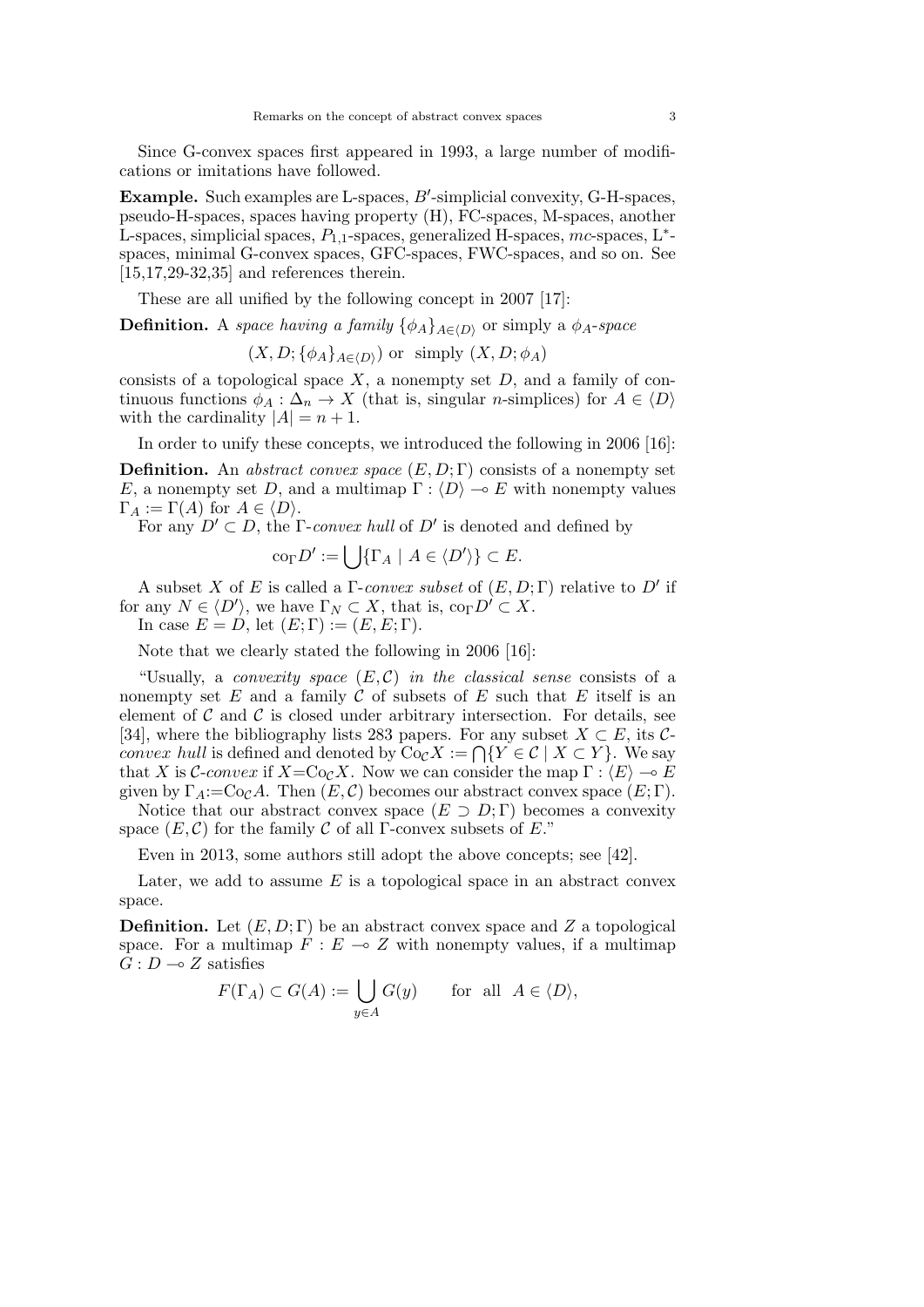then *G* is called a *KKM map* with respect to *F*. A *KKM map*  $G: D \to E$ is a KKM map with respect to the identity map  $1_F$ .

A multimap  $F: E \to Z$  is called a  $\mathcal{RC}$ *-map* [resp., a  $\mathcal{RD}$ *-map*] if, for any closed-valued [resp., open-valued] KKM map  $G: D \to Z$  with respect to *F*, the family  ${G(y)}_{y \in D}$  has the finite intersection property. In this case, we denote  $F \in \mathfrak{RC}(E, Z)$  [resp,  $F \in \mathfrak{RD}(E, Z)$ ].

**Definition.** The *partial KKM principle* for an abstract convex space (*E, D*; Γ) is the statement that, for any closed-valued KKM map  $G : D \to E$ , the family  ${G(y)}_{y \in D}$  has the finite intersection property. The *KKM principle* is the statement that the same property also holds for any open-valued KKM map.

An abstract convex space is called a (*partial*) *KKM space* if it satisfies the (partial) KKM principle, resp.

**Example.** We give examples of KKM spaces:

1. Every  $\phi_A$ -space is a KKM space [30].

2. A connected ordered space  $(X, \leq)$  can be made into an abstract convex space  $(X \supset D; \Gamma)$  for any nonempty  $D \subset X$  by defining  $\Gamma_A :=$  $[\min A, \max A] = \{x \in X \mid \min A \le x \le \max A\}$  for each  $A \in \langle D \rangle$ . Further, it is a KKM space; see [19, Theorem 5(i)].

3. The extended long line *L ∗* can be made into a KKM space (*L ∗ ⊃ D*; *C*); see [19]. In fact, *L*<sup>\*</sup> is constructed from the ordinal space  $D := [0, \Omega]$ consisting of all ordinal numbers less than or equal to the first uncountable ordinal Ω, together with the order topology. Recall that *L ∗* is a generalized arc obtained from  $[0, \Omega]$  by placing a copy of the interval  $(0, 1)$  between each ordinal  $\alpha$  and its successor  $\alpha + 1$  and we give  $L^*$  the order topology. Now let  $\Gamma : \langle D \rangle \longrightarrow L^*$  be the one as in Example 2 above.

4. A *ϕA*-space is a KKM space and the converse does not hold; for example, the extended long line  $L^*$  is a KKM space  $(L^* \supset D; \Gamma)$ , but not a *ϕA*-space.

In fact, since  $\Gamma\{0, \Omega\} = L^*$  is not path connected, for  $A := \{0, \Omega\} \in \langle L^* \rangle$ and  $\Delta_1 := [0, 1]$ , there does not exist a continuous function  $\phi_A : [0, 1] \to \Gamma_A$ such that  $\phi_A\{0\} \subset \Gamma\{0\} = \{0\}$  and  $\phi_A\{1\} \subset \Gamma\{\Omega\} = \{\Omega\}$ . Therefore  $(L^* \supset D; \Gamma)$  is not a  $\phi_A$ -space.

Now we have the following diagram for triples (*E, D*; Γ):

Simplex =*⇒* Convex subset of a t.v.s. =*⇒* Convex space =*⇒* H-space  $\implies$  G-convex space  $\implies \phi_A$ -space  $\implies$  KKM space =*⇒* Partial KKM space =*⇒* Abstract convex space.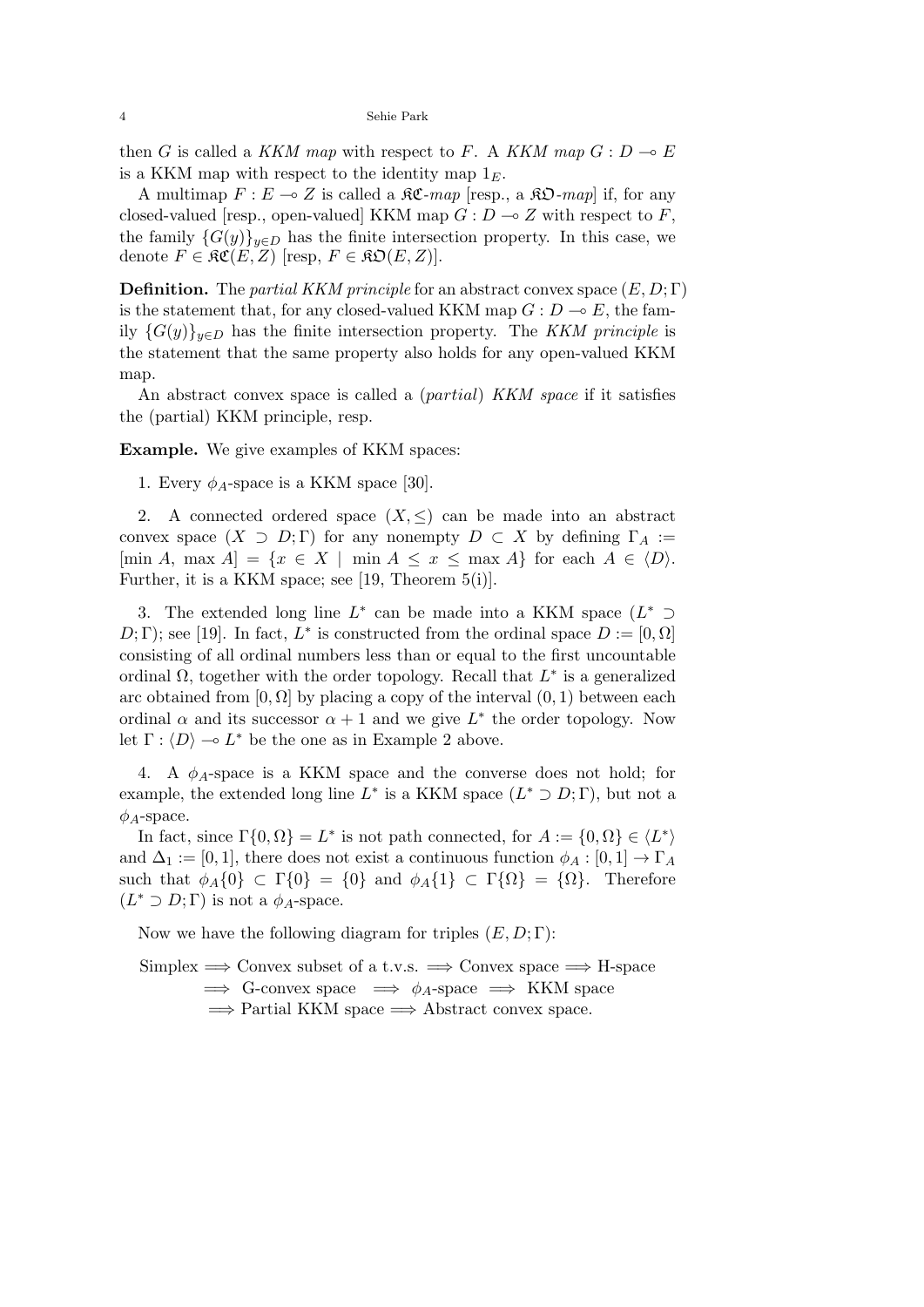#### **3. Earlier concepts of abstract convex spaces**

In this section, we recall some (not all) earlier concepts of particular spaces of our abstract convex spaces:

(1) In 1971, Kay and Womble [8] defined an abstract convexity on a set *X* as a family  $\mathfrak{C} = \{A_i\}_{i \in I}$ , of subsets of *X*, stable under arbitrary intersections  $(∩<sub>i∈J</sub> ∈ **C**, J ⊂ I)$  and which contains the empty and total set  $(Ø, X ∈ **C**)$ .

(2) In 1979, Penot [37] was successful in giving an abstract formulation of Kirk's theorem via the *convexity structures* as follows:

Let *M* be an abstract set. A family  $\Sigma$  of subsets of *M* is called a *convexity structure* if

(i) the empty set  $\emptyset \in \Sigma$ ;

 $(iii)$  *M*  $\in \Sigma$ ;

(iii)  $\Sigma$  is closed under arbitrary intersection.

The convex subsets of  $M$  are the elements of  $\Sigma$ .

(3) In 1984, a *convexity space* (*E, C*) *in the classical sense* due to Sortan [38] was appeared; see Section 2.

(4) In 1987, Bielawski [4] adopted the convexity as in (2).

(5) In 1988, Keimel and Wieczorek [9] worked in an abstract setting in which a convexity  $K$  is just any family of closed sets stable under arbitrary intersections; its members may be interpreted sets which are "closed and convex".

(6) In 1989, Krynski [10] noted that the concept of the above convexity was known in other fields of mathematics under various names, e.g., a "Moore family" (G. Birkhoff), or a "closure system" (P. Cohn); also cf. a "cyrtology" (S. Dolecki and G. Greco).

(7) In 1992, Wieczorek [41] adopted the following: A *convexity* on a topological space *X* is a family  $K$  of closed subsets of *X* which contains *X* as an element and which is closed under arbitrary intersections. Elements of  $K$  are called *closed convex* sets (there might be subsets of *X* not in  $K$  also interpreted as convex sets).

(8) In 1998, Ben-El-Mechaiekh et al. [3] adopted a convexity structure as above.

(9) In 2007, Amini et al. [1] adopted the same as above. Here the authors noted that this kind of convexity was widely studied and cited works by Ben-El-Mechaiekh et al. [3], Kay and Womble [8], J. V. Linares, and M. L. J. Van De Vel [39].

(10) According to Horvath [7], a convexity on a topological space *X* is an algebraic closure operator  $A \mapsto |[A]|$  from  $\mathcal{P}(X)$  to  $\mathcal{P}(X)$  such that  $[[\{x\}] = \{x\}$  for all  $x \in X$ , or equivalently, a family C of subsets of X, the convex sets, which contains the whole space and the empty set as well as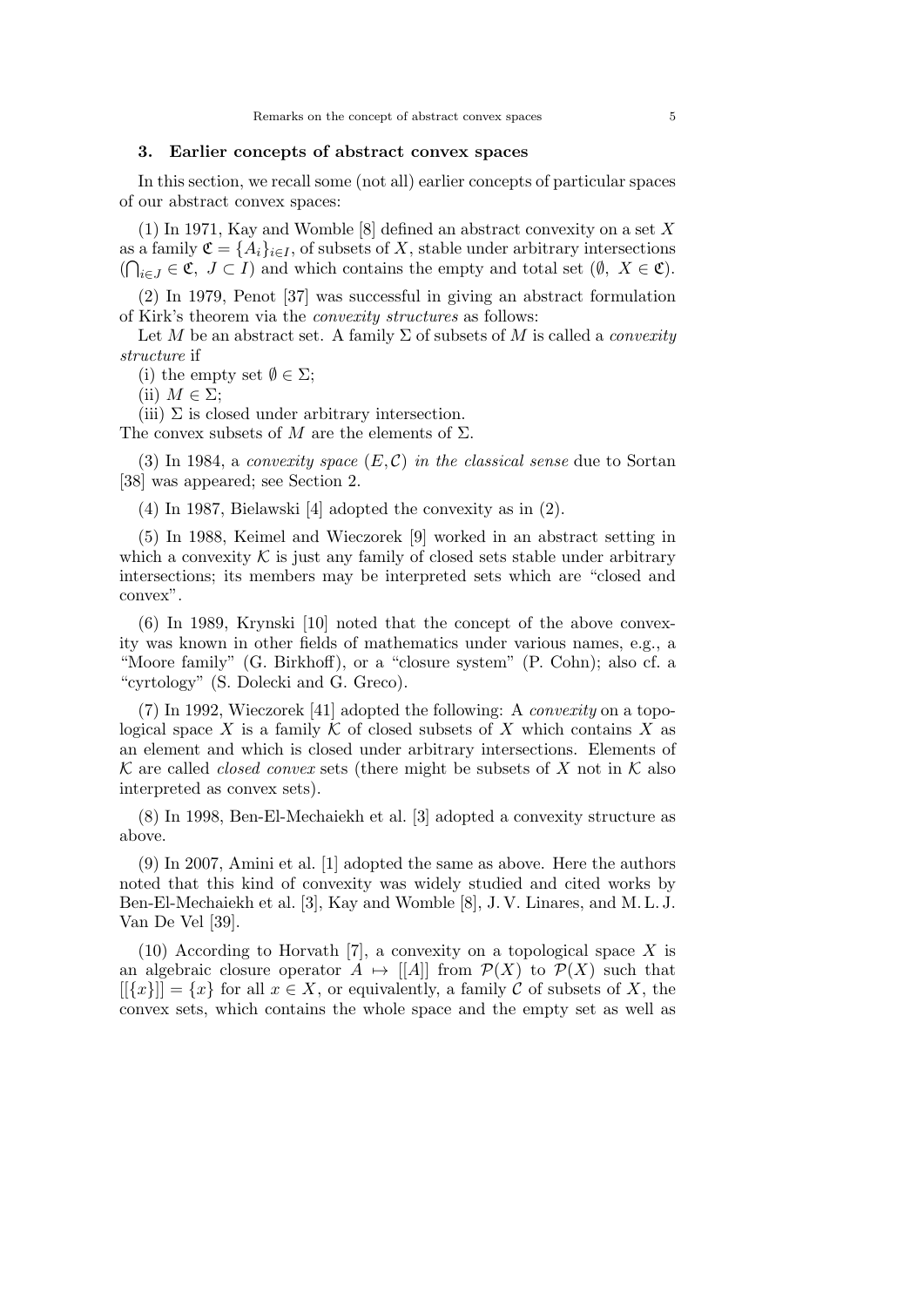singletons and which is closed under arbitrary intersections and updirected unions.

(11) In 2013, S. Xiang, S. Xia and J. Chen [42] adopted the concept of abstract convexity spaces as in [9,38].

## **4. Making new spaces from old**

(1) In 2000 [15], we gave a new class of G-convex spaces as follows:

**Proposition 4.1.** *Any continuous images of G-convex spaces are G-convex spaces*.

This answers to a question raised by George Yuan at the NACA '98, Niigata, Japan, whether there are non-trivial examples of G-convex spaces which are not *c*-spaces. This is because *ω*-connectedness is not a continuous invariant.

Similarly, we have the following:

**Proposition 4.2.** *Any continuous image of a*  $\phi$ <sub>*A*</sub>*-space is a*  $\phi$ <sub>*A*</sub>*-space.* 

*Proof.* Let  $(X, D; \phi_A)$  be a  $\phi_A$ -space; that is, for each  $A \in \langle D \rangle$ , there exists a continuous function  $\phi_A : \Delta_n \to X$  with  $|A| = n+1$ . Let *Y* be a topological space with a continuous surjection  $f: X \to Y$ . Let  $\psi_A := f \circ \phi_A : \Delta_n \to Y$ for each  $A \in \langle D \rangle$ . Then

$$
(Y, D; \{\psi_A\}_{A \in \langle D \rangle})
$$
 or simply  $(Y, D; \psi_A)$ 

is a  $\phi$ <sub>*A*</sub>-space.

(2) We introduce another way of making a new abstract convex space from old as in [34]:

**Definition.** Let  $(E, D; \Gamma)$  be an abstract convex space, *Z* a topological space, and  $F: E \to Z$  a map. Let  $\Lambda_A := F(\Gamma_A)$  for each  $A \in \langle D \rangle$ . Then  $(Z, D; \Lambda)$  is called the *abstract convex space induced by F*.

Let  $Y \subset Z$  and  $D' \subset D$  such that  $\Lambda_B \subset Y$  for each  $B \in \langle D' \rangle$ . Then *Y* is called a Λ-*convex subset* of *Z* relative to *D′* , and (*Y, D′* ; Λ*′* ) a *subspace* of  $(Z, D; \Lambda)$  whenever  $\Lambda' = \Lambda|_{\langle D' \rangle}$ .

An abstract convex space without any nontrivial KKM map seems to be useless in the KKM theory; see [33].

**Proposition 4.4.** [34] *A KKM map*  $G : D \rightarrow Z$  *on an abstract convex space*  $(E, D; \Gamma)$  *with respect to*  $F : D \to Z$  *is simply a KKM map on the corresponding abstract convex space*  $(Z, D; \Lambda)$  *induced by*  $F$ *.* 

**Proposition 4.5.** [34] *For an abstract convex space* (*E, D*; Γ)*, the corresponding abstract convex space*  $(Z, D; \Lambda)$  *induced by*  $F : D \to Z$  *is a partial KKM space if and only if*  $F \in \mathfrak{RC}(E, Z)$ *.* 

*The abstract convex space*  $(Z, D; \Lambda)$  *induced by*  $F : D \to Z$  *is a KKM space if and only if*  $F \in \mathfrak{RC}(E, Z) \cap \mathfrak{RO}(E, Z)$ .

Any cartesian product of abstract convex spaces can be made into an abstract convex spaces: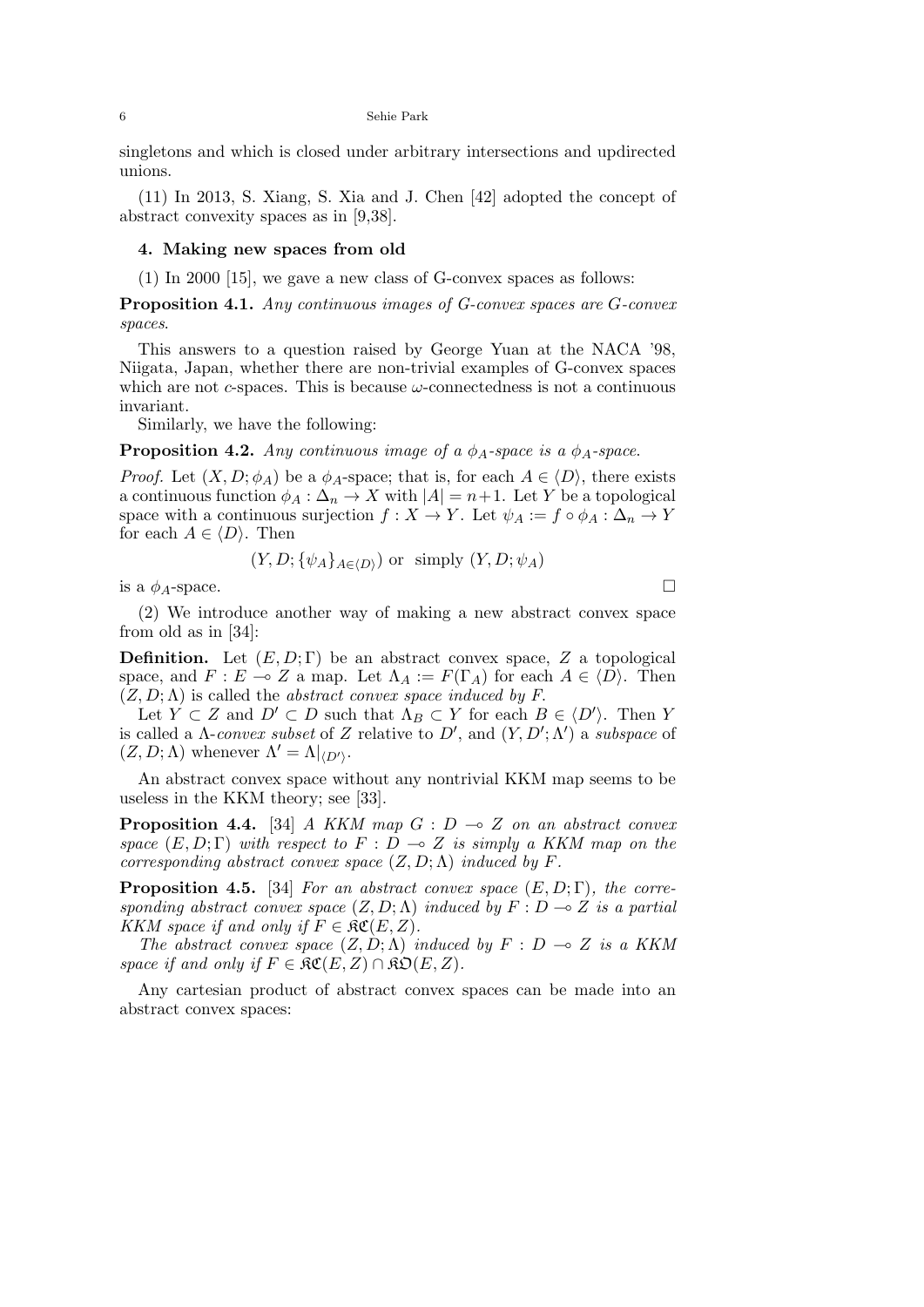**Proposition 4.6.** [25] *Let*  $\{(X_i, D_i; \Gamma_i)\}_{i \in I}$  *be a family of abstract convex* spaces. Let  $X := \prod_{i \in I} X_i$  be equipped with the product topology, and let  $D := \prod_{i \in I} D_i$ . For each  $i \in I$ , let  $\pi_i : D \to D_i$  be the projection. For  $\overline{P}(A \subseteq \overline{\langle D \rangle})$ , define  $\Gamma_A := \prod_{i \in I} \Gamma_i(\pi_i(A))$ *. Then,*  $(X, D; \Gamma)$  *is an abstract convex space.*

#### **5. Some questions raised by Ben-El-Mechaiekh**

The following comments are given by Ben-EL-Mechaiekh [2] and some of them are also frequently asked questions by other readers. Here the present author gives short responses to them.

**Comment 1:** On abstract convex spaces I do not understand how a multimap  $\Gamma : \langle D \rangle \to E$  with non-empty values is enough to define an abstract convex structure. This cannot be and is not sufficient. I believe that, to justify the terminology "convexity" the maps must directly (and not through subsequent properties) define a convexity structure. To me, it makes more sense (even if this appears "less general" than what have been written elsewhere) to say:

**Definition 1.** A *convexity structure* on a given non-empty set *E* is a collection  $\mathcal{C}_E$  of subsets of  $E$  closed for arbitrary intersections and containing *∅* and *E*.

**Definition 2.** Let *E*, *D* be non-empty sets and  $\Gamma$  :  $\langle D \rangle \sim E$  a multimap with non-empty values defined on  $\langle D \rangle$ , the collection of all non-empty finite subsets of *D*:

(i) For any given  $D' \subset D$ , let the  $\Gamma$ -convex envelope of  $D'$  in  $E$  be denoted and defined by

$$
\text{co}_{\Gamma}(D') := \bigcup \{\Gamma(A) \mid A \in \langle D' \rangle\} \subset E.
$$

(ii) Call a subset *X* of *E* a  $\Gamma$ -convex subset of *E* relative to some  $D' \subset D$ if for any  $A \in \langle D' \rangle$ , we have  $\Gamma(A) \subset X$ , that is,  $\text{co}_{\Gamma}(D') \subset X$ .

(iii) The triple (*E, D*; Γ) is said to be an *abstract convex space* if the collection of all Γ-convex subsets of *E* relative to some  $D' \subset D$  generates a convexity structure  $\mathcal{C}_E$  on  $E$ .

We would then proceed, as you did, to outline only the most important convex spaces and relate them to one another: hyperconvex metric spaces, convex spaces of Lassonde, *c*-spaces of Horvath, spaces with simplicial convexities of Bielawski, your G-convex spaces, L-spaces of Ben-El-Mechaiekh et al.,  $\phi_A$ -spaces, etc.

I claim then many of these are EQUIVALENT. If they are not, we would provide counterexamples (preferably stemming from "concrete situations" brought up by applications, rather than artificial constructions). On another matter: I cannot see the importance of the auxiliary set *D*. Perhaps I am not aware of concrete situation where the existence of a set  $D \neq E$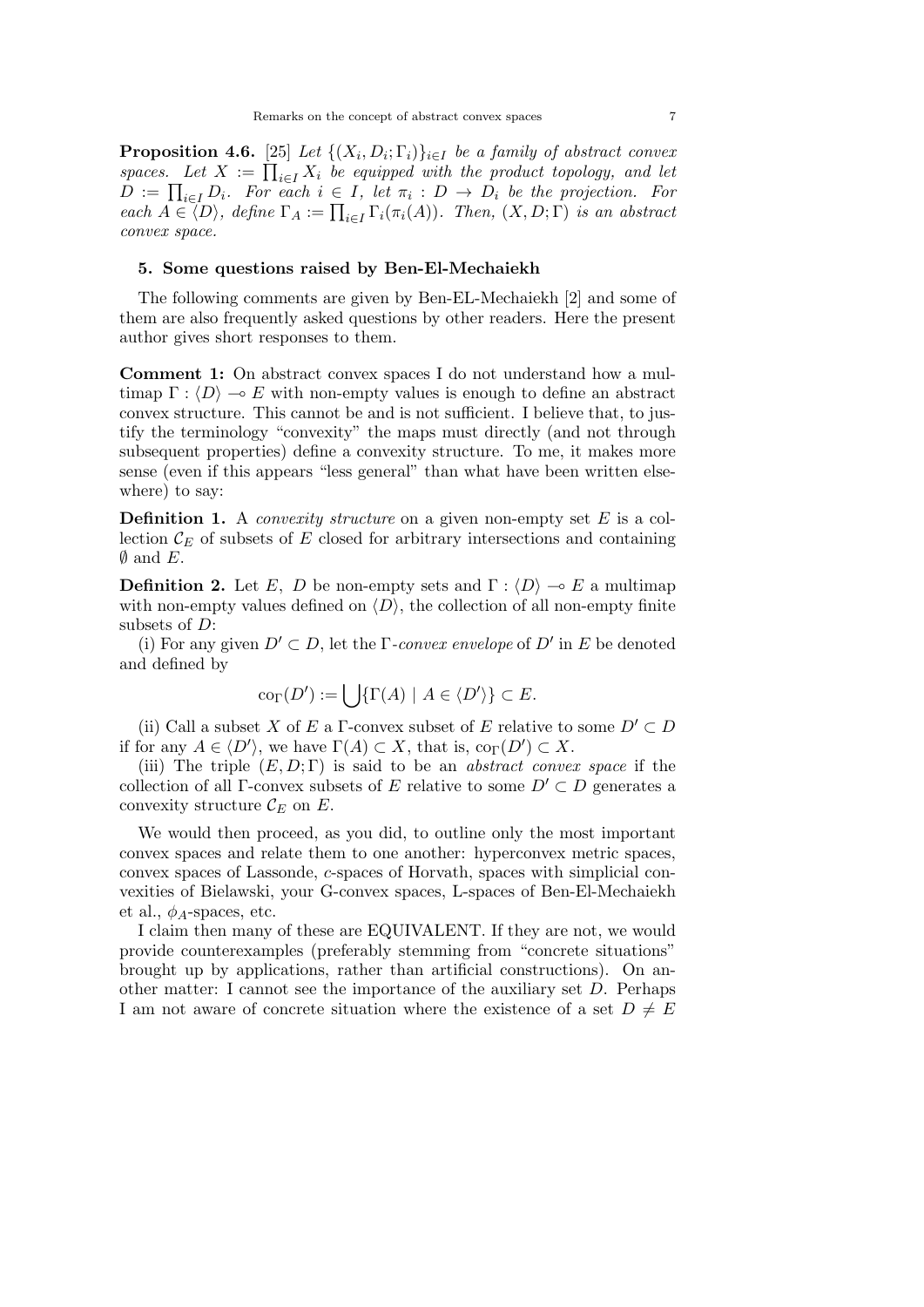on which  $\Gamma$  acts is absolutely needed. In such case, kindly send me references. Otherwise, there is the danger (which has already happened) to see the beauty and the simplicity of the KKM principle being overwhelmed by theorems that are impossible to read as they impose unjustified detours through auxiliary sets, spaces, and additional mappings.

*Author's Response:* 1. The convexity structure and my abstract convex space are equivalent in a sense. My definition (where *E* is a topological space) is enough to establish many statements in the KKM theory just following Section 2.

2. According to Hichem's suggestion, we can modify our definition as follows:

**Definition.** Let *E* be a topological space, *D* a nonempty set, and  $\Gamma : \langle D \rangle \rightarrow$ *E* a multimap with nonempty values  $\Gamma_A := \Gamma(A)$  for  $A \in \langle D \rangle$ . The triple (*E, D*; Γ) is called an *abstract convex space* whenever the Γ-*convex hull* of any  $D' \subset D$  is denoted and defined by

$$
\mathrm{co}_{\Gamma}D':=\bigcup\{\Gamma_A\ |\ A\in\langle D'\rangle\}\subset E.
$$

A subset *X* of *E* is called a Γ-*convex subset* of (*E, D*; Γ) relative to some  $D' \subset D$  if for any  $N \in \langle D' \rangle$ , we have  $\Gamma_N \subset X$ , that is,  $\text{co}_{\Gamma} D' \subset X$ . In case  $E = D$ , let  $(E; \Gamma) := (E, E; \Gamma)$ .

3. Importance of the set  $D$  —– The set  $D$  was originally appeared in the KKM theorem, and Fan-KKM lemma. KKM maps of the form  $F: D \rightarrow$ *E* on abstract convex spaces (*E, D*; Γ) had appeared in earlier works of Dugundji-Granas and Granas-Lassonde; for example, see [5,6,13] and many others. See also my paper [23] where examples of  $D \neq E$  were given. In fact, well-known theorems due to Sperner, Alexandroff-Pasynkoff, and Shapley adopt non-trivial *D*, and we can make another examples by applying various types of the Stone-Weierstrass approximation theorem.

**Comment 2:** On KKM maps I do not understand the concept of a map *G* being *KKM with respect to F.* Indeed, in the diagram:

$$
\begin{array}{rcl}\n\langle D \rangle & \stackrel{\Gamma}{\rightrightarrows} & E \\
\downarrow & & \downarrow \downarrow & F \\
D & \stackrel{\rightrightarrows}{\rightrightarrows} & Z\n\end{array}
$$

why do we need to factorize through *E*, when the space  $(Z, D; \Psi = F \circ \Gamma)$ is also an abstract convex space in the sense of your definition. Aren't we making things more complicated? Is there a compelling reason, beyond generality?

The same remark holds true for the situation  $D \stackrel{G}{\rightrightarrows} E \stackrel{s}{\rightharpoonup} Z$  if we let  $\tilde{G} = s \circ G$  and  $\Psi = s \circ \Gamma : \langle D \rangle \stackrel{\Gamma}{\Rightarrow} E \stackrel{s}{\longrightarrow} Z$ , then: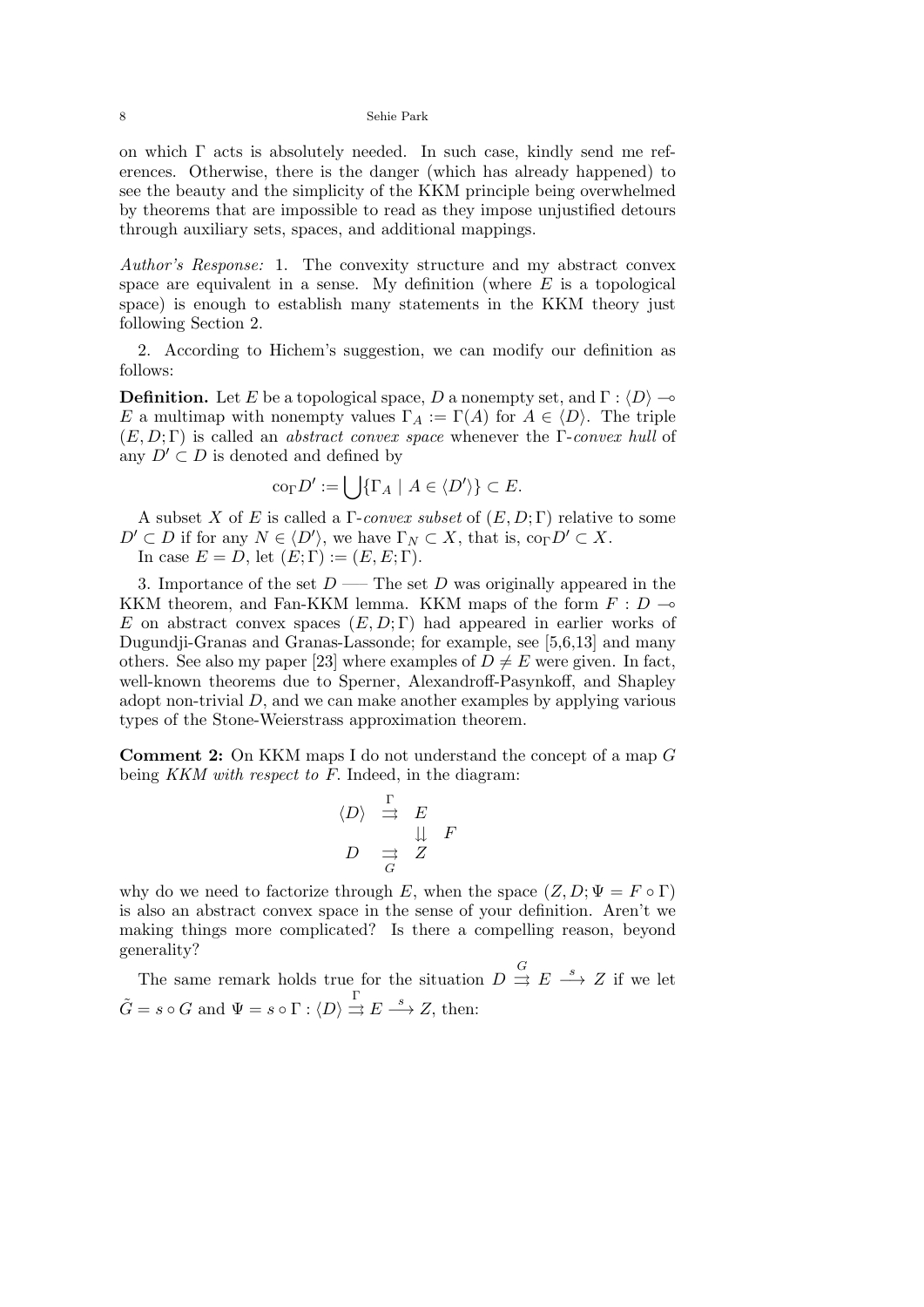- the triple  $(Z, D; \Psi)$  is also an abstract convex space:
- the  $\Psi$ -convex hull of  $D' \subset D = s(\Gamma$ -convex hull of  $D' \subset D$ ).

In summary: do the introduction of these concepts involving auxiliary mappings really needed? In the absence of real motivation beyond generality, I claim that the answer is No! And that in fact, all goes back to the simplest case.

*Author's Response:* 1. The concept of KKM maps *G* w.r.t. *F* —– Your  $(Z, D; F \circ \Gamma)$  was already noted in one of our recent papers [34]. See also Section 3. However, this concept is necessary to define the multimap classes RC, RO. Note that there appeared some reasonable amount of works on such classes. See [31] and references therein.

2. On the same remark w.r.t. *s* —– Such *s* is motivated from the wellknown 1983 paper of Lassonde [13], where many useful related results can be seen.

# **6. Remarks on abstract convex spaces by Kulpa and Szymansky**

The following is recently given by Kulpa and Szymansky [12].

Abstract: We discuss S. Park's abstract convex spaces and their relevance to convexities and L*∗* -operators. We construct an example of a space satisfying the partial KKM principle that is not a KKM space, thus solving a problem by Park. We show that if a compact Hausdorff space admits a 2-continuous L<sup>∗</sup>-operator, then the space must be locally connected continuum and it has the fixed point property provided the covering dimension is 1. We also show that the unit circle admits no 2-continuous L*∗* -operators.

In the following, we give some responses to comments raised by Kulpa and Szymanski [12].

**Comment 1:** Convexities and Abstract Convex Spaces — Following van de Vel's monograph, a convexity on a set  $X$  is a collection  $\mathcal G$  of subsets of *X* satisfying certain conditions.

For any set *X*, let  $\langle X \rangle$  and  $exp(X)$  denote, respectively, the set of all finite non-empty subsets of *X*, and the set of all non-empty subsets of *X*. Following Park, (see, e.g., [28] for the concept itself as well as for references to other related works), an abstract convex space  $(E, D; \Gamma)$  consists of nonempty sets *E*, *D*, and a multimap  $\Gamma : \langle D \rangle \to \exp(E)$ . Even though the definition of abstract convex spaces does not call for any particular connection between the set *D* and the underlying space *E*, all the examples of abstract convex spaces considered in the literature (cf. [24] or [27]) have *D* to be a subset of *E*. In this setting, Park's approach stays within the framework of the classical one represented by van de Vel.

To wit, let us notice that if  $(E, D; \Gamma)$  is an abstract convex space and  $D \subset E$ , then, without loss of generality, one can extend  $\Gamma$  onto  $\langle E \rangle$  by setting  $\Gamma(A) = E$  for each  $A \in \langle E \rangle \setminus \langle D \rangle$ . The abstract convex spaces where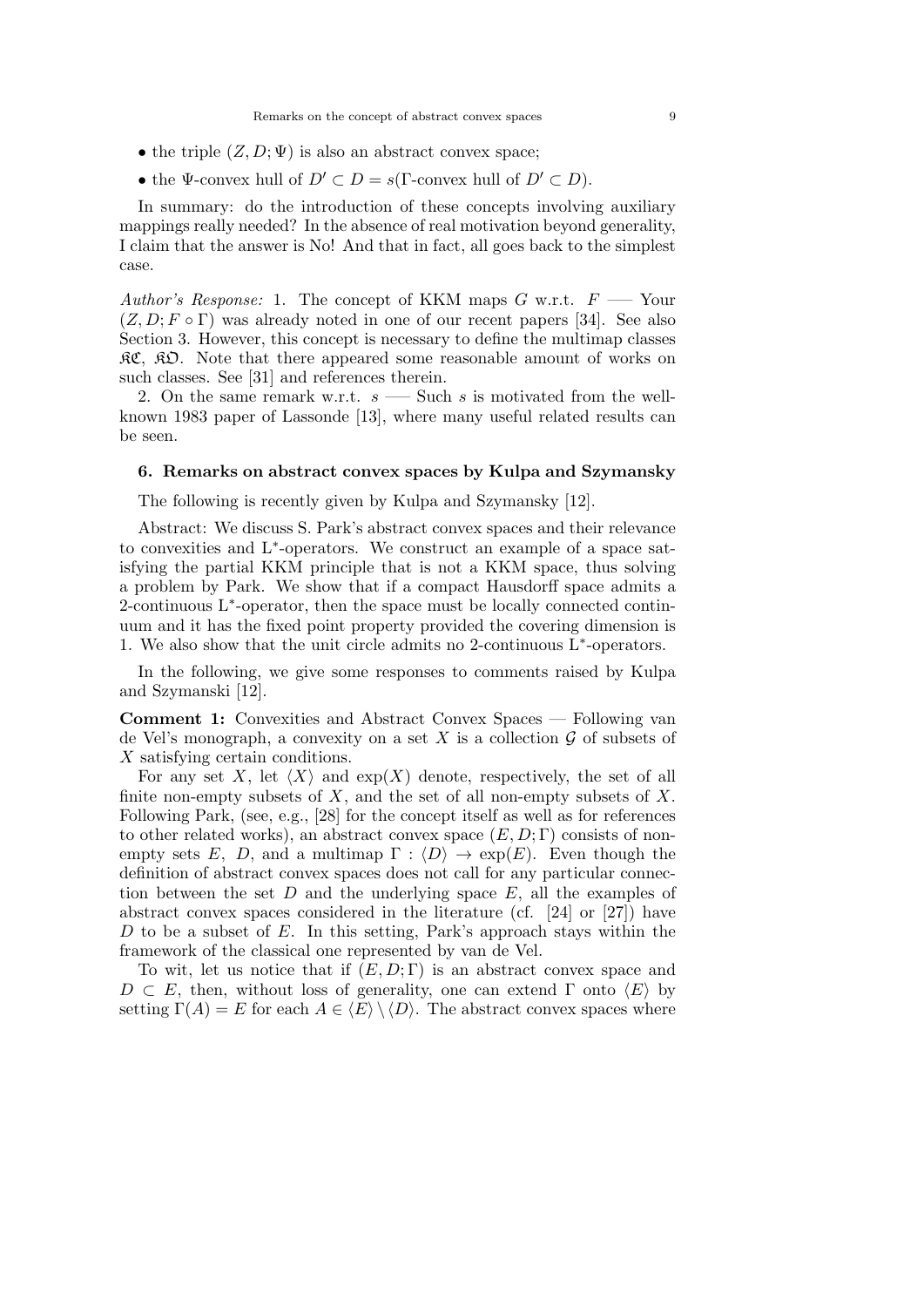$D = E$  will be denoted by  $(E:\Gamma)$ . A subset *X* of *E* is called a Γ-convex subset of  $(E; \Gamma)$  if for any  $N \in \langle X \rangle$ ,  $\Gamma(N) \subset X$ .

**Proposition 1.** (a) *Let* (*E*; Γ) *be an abstract convex space. Then the family*  $\mathcal{G}_{\Gamma} = \{ X \subset E : X \text{ is a } \Gamma\text{-convex subset of } (E; \Gamma) \}$  is a convexity on  $E$ .

(b) Let  $(E; \mathcal{G})$  be a convexity space. If  $\Gamma : \langle E \rangle \to E$  is given by  $\Gamma(A) =$ *conv A, then the abstract convex space*  $(E; \Gamma)$  *satisfies*  $\mathcal{G}_{\Gamma} = \mathcal{G}$ *.* 

Thus any convexity space can be considered as an abstract convex space and vice versa. Consequently, classifying (known and previously considered) convexity spaces as abstract convex spaces (cf. [14,19-21,24,27-29,36]) renders it obsolete, unless one wants to distinguish a special multifunction Γ. The conclusion of Proposition 1, part (b), was mentioned by Park (to the best of our knowledge only in [20], Example 1).

*Author's Response:* Note that van de Vel's convexity in 1993 is more restrictive than those of Sortan in 1984 [37]. We already showed that there are plenty of examples satisfying  $D \not\subset E$ . Moreover we showed Proposition 1 early in 2006 [16]. On the final part of Comment 1 of [12], van de Vel's convexity  $(X, \mathcal{G})$  can be an abstract convex space in the later sense when X has a topology. Note that we can not construct any KKM theory on van de Vel's convexity, but our  $(E, D; \Gamma)$  with a topology on *E* has so many new results.

**Comment 2:** L<sup>\*</sup>-operators in 2008 (cf. [11]) — An L<sup>\*</sup>-operator on *X* is any map  $\Lambda : \langle X \rangle \longrightarrow X$  that satisfies the following condition:

(\*) If  $A \in \langle X \rangle$  and  $\{U_x : x \in A\}$  is a cover of X by non-empty open sets, then there exists  $B \subset A$  such that  $\Lambda(B) \cap \bigcap \{U_x : x \in B\} \neq \emptyset$ .

A topological space *X* together with an L*∗* -operator Λ is referred to as an L<sup>\*</sup>-space and it is denoted by  $(X; \Lambda)$ . Thus . . . the convex hull operator on a linear topological space is an L*∗* -operator on that space. Examples of L*∗* -operators, and thus of L*∗* -spaces, abound. In fact, one can define an  $L^*$ -operator on arbitrary topological space *X*. Simply set  $\Lambda(A)$  to be an any dense subset of *X*.

Let  $(E, D; \Gamma)$  be an abstract convex space. Following Park, ... the contrapositive version (with slight modifications) of the statement asserting that  $(E, D; \Gamma)$  satisfies the partial KKM principle, where the closed sets  $G(x)$ have been replaced by their complements  $S(x)$ , has the following form:

(\*\*) If *S* : *D* → *E* is an open-valued multimap and  $E = \bigcup_{x \in A} S(x)$  for some  $A \in \langle D \rangle$ , then there exists a  $B \in \langle A \rangle$  such that  $\Gamma(B) \cap \widetilde{\bigcap} \widetilde{S}(x) : x \in$  $B\}\neq\emptyset$ .

In Park's terminology, an abstract convex space (*E, D*; Γ) satisfying (\*\*) is referred to as possessing *the Fan type matching property* (see [21]).

**Theorem 4.** *Let* (*E*; Γ) *be an abstract convex space, where E is a topological space.*  $(E; \Gamma)$  *satisfies the partial KKM principle if and only if*  $\Gamma$  *is an*  $L^*$ *operator on E.*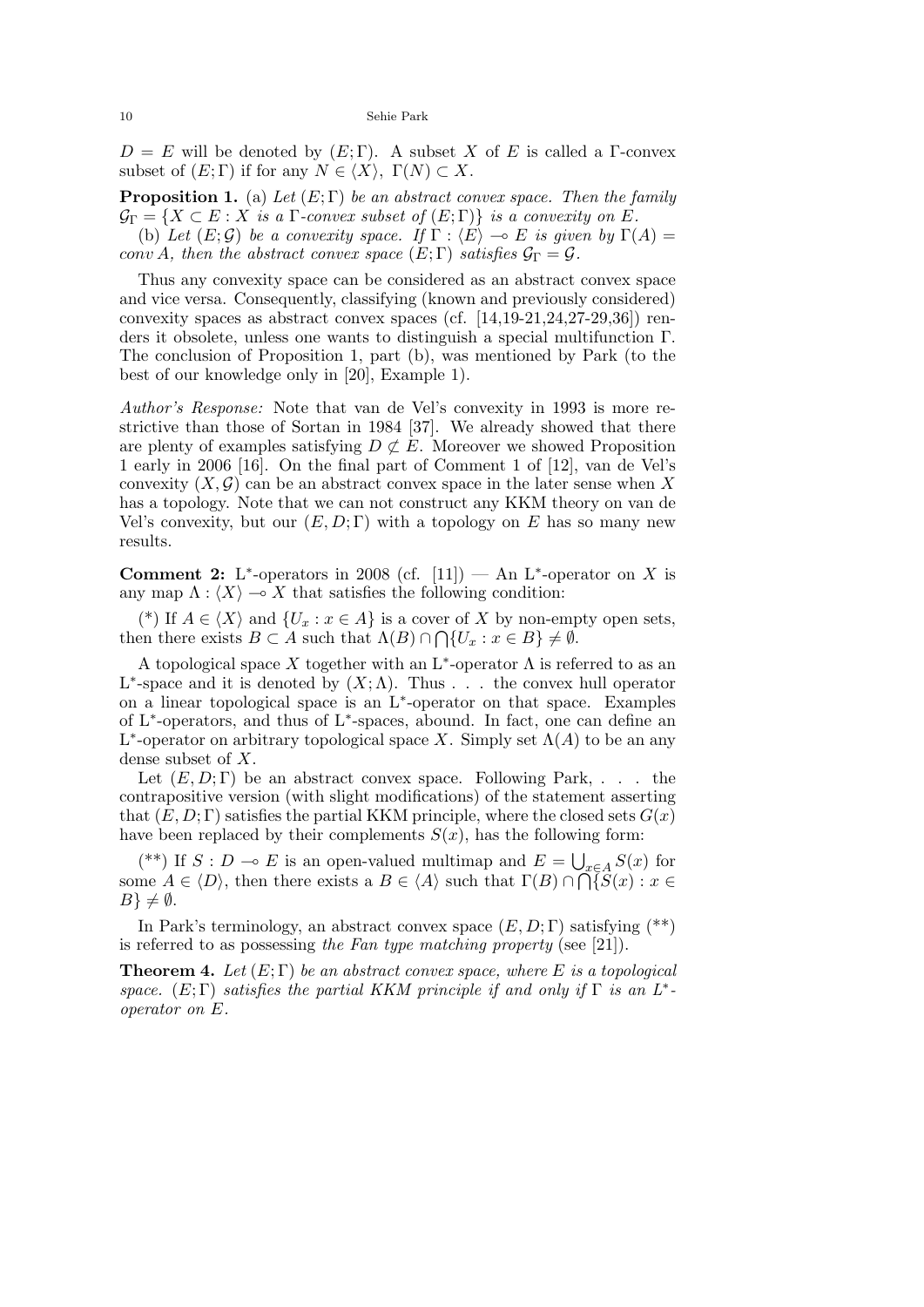*Author's Response:* This part of [12] is already clarified in [29] as follows:

For an abstract convex space  $(E, D; \Gamma)$ , let us consider the following statements:

**(A) The KKM principle.** *For any closed-valued* [*resp., open-valued*] *KKM*  $map\ G: D \to 2^E$ , the family  $\{G(z)\}_{z \in D}$  has the finite intersection property.

**(B)** The Fan matching property. Let  $S: D \to 2^E$  be a map satisfying (B.1)  $S(z)$  *is open* [*resp., closed*] *for each*  $z \in D$ *; and* 

 $(E.2)$   $E = \bigcup_{z \in M} S(z)$  for some  $M \in \langle D \rangle$ .

*Then there exists an*  $N \in \langle M \rangle$  *such that* 

$$
\Gamma_N \cap \bigcap_{z \in N} S(z) \neq \emptyset.
$$

**(C)** The Fan-Browder fixed point property. Let  $S : E \to 2^D$ , T:  $E \rightarrow 2^E$  *be maps satisfying* 

 $(C.1)$   $S^{-}(z) := \{x \in E \mid z \in S(x)\}$  is open [resp., closed] for each  $z \in D$ ;  $(C.2)$  *for each*  $x \in E$ ,  $\text{co}_{\Gamma}S(x) \subset T(x)$ *; and* 

 $(C.3)$   $E = \bigcup_{z \in M} S^{-}(z)$  for some  $M \in \langle D \rangle$ .

*Then T has a fixed point*  $x_0 \in X$ *; that is,*  $x_0 \in T(x_0)$ *.* 

**Theorem 1.** (Characterizations of the KKM spaces) *For an abstract convex space*  $(E, D; \Gamma)$ *, the statements*  $(A)$ *,*  $(B)$ *, and*  $(C)$  *are equivalent.* 

Our Theorem 1 is more general than [11, Theorem 4]. For more details, see [21], where some incorrectly stated statements such as (VI), Theorem 4, (XVI), and (XVII). These can be corrected easily.

**Comment 3:** The KKM principle is the statement that the property (\*\*) also holds for any open-valued KKM map. An abstract convex space is called a KKM space if it satisfies the KKM principle. It's been an open problem whether there is a space satisfying the partial KKM principle that is not a KKM space (see, e.g., [24,26]). Example 1 in [12] provides an affirmative answer to this problem.

*Author's Response:* At first seen [12], the present author thought Example 1 in [12] is incorrect because of the following:

**Theorem 4.2.** [18] *Let*  $(E, D; \Gamma)$  *be an abstract convex space,*  $Z$  *a topological space, and*  $F: E \to Z$ *. Suppose that for any*  $A \in \langle D \rangle$  *with*  $|A| = n + 1$ *, the set*  $F(\Gamma_A)$  *in its induced topology is a normal space. If*  $F \in \mathfrak{RC}(E, Z)$ , *then*  $F \in \mathfrak{RO}(E, Z)$ *. The converse also holds.* 

However, Szymanski's examples in [12] shows that the above statement is wrong. Moreover, he also found that its proof is incorrect. The present author appreciates his efforts for this and apologizes to all the readers on this matter.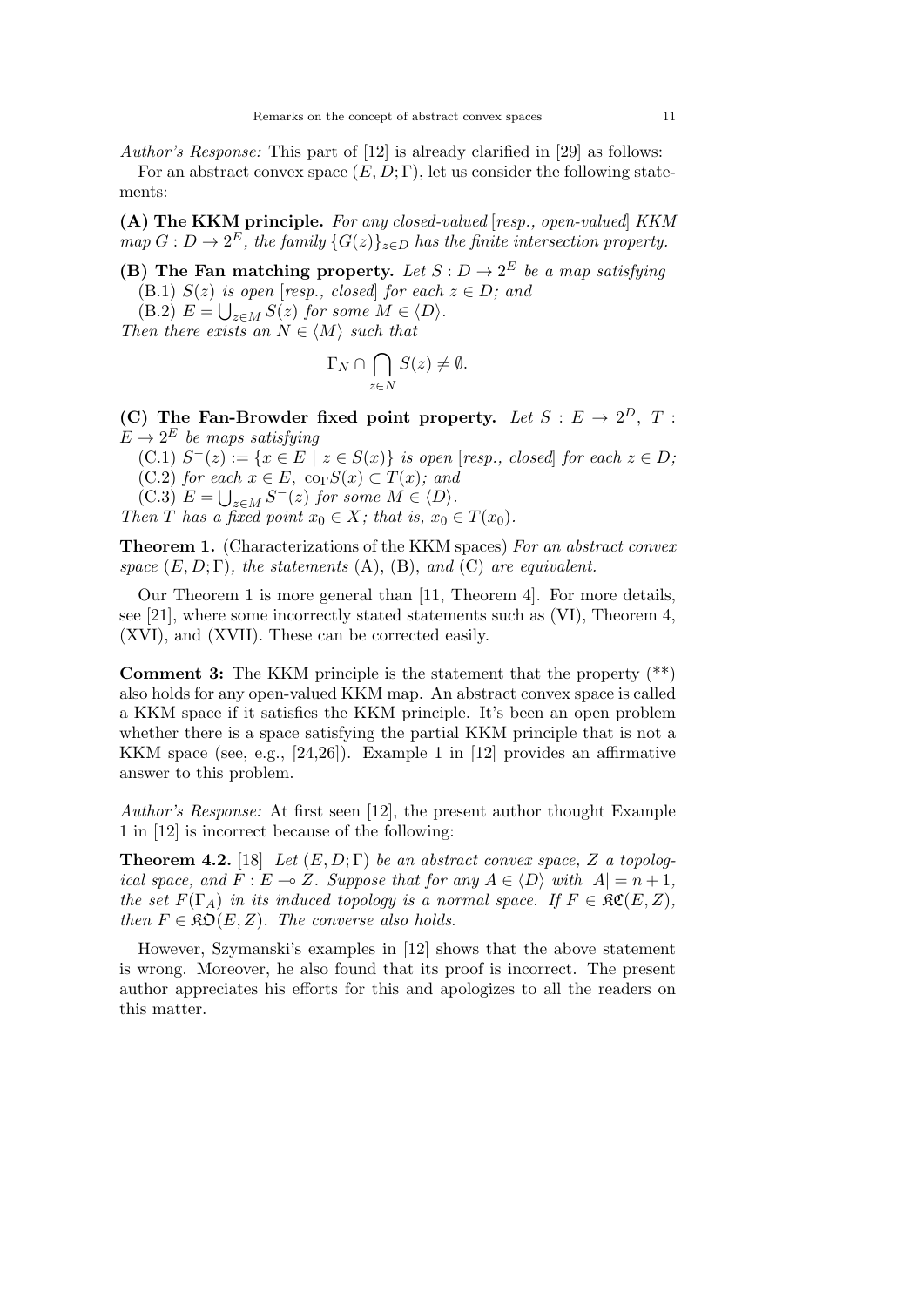**Acknowledgements.** The author would like to express his gratitude to Professors Ben-El-Mechaiekh and Szymansky for their kind comments and subsequent communications with the author.

#### **References**

- [1] A. Amini, M. Fakhar, J. Zafarani, *Fixed point theorems for the class S-KKM mappings in abstract convex spaces*, Nonlinear Anal. **66** (2007), 14–21.
- H. Ben-El-Mechaiekh, *Thoughts on KKM*, Personal Communications, 2013.
- [3] H. Ben-El-Mechaiekh, S. Chebbi, M. Florenzano, J.-V. Llinares, *Abstract convexity and fixed points*, J. Math. Anal. Appl. **222** (1998), 138–150.
- [4] R. Bielawski, *Simplicial convexity and its applications*, J. Math. Anal. Appl. **127** (1987), 155–171.
- [5] A. Granas, *Quelques m´ethodes topologique `en analyse convexe*, M´ethdes topologiques en analyse convexe, Sém. Math. Supér. 110, 11–77, Press. Univ. Montréal., 1990.
- [6] A. Granas, M. Lassonde, *Sur un principe g´eom´etrique en analyse convexe*, (French. English summary) [*On a geometric principle in convex analysis*], Studia Math. **101** (1991), 1–18.
- [7] C. D. Horvath, *Topological convexities, selections and fixed points*, Topology Appl. **155** (2008), 830–850.
- [8] D. C. Kay and E.W. Womble, *Axiomatic convexity theory and relationships between the Caratheodory, Helly and Radon numbers*, Pacific J. Math. **38**(2) (1971), 471–485.
- [9] K. Keimel and A. Wieczorek, *Kakutani property of the polytopes implies Kakutani property of the whole space*, J. Math. Anal. Appl. **130** (1988), 97–109.
- [10] S. Krynski, *A characterization of discrete topological spaces as convexity spaces*, Demonstratio Math. **22**(2) (1989), 475–478.
- [11] W. Kulpa, A. Szymanski, *Applications of general infimum principles to fixed-point theory and game theory*, Set-valued Anal. **16** (2008), 375–398.
- [12] W. Kulpa, A. Szymanski, *Some remarks on Park's abstract convex spaces*, Preprint.
- [13] M. Lassonde, *On the use of KKM multifunctions in fixed point theory and related topics*, J. Math. Anal. Appl. **97** (1983), 151–201.
- [14] S. Park, *Elements of the KKM theory for generalized convex spaces*, Korean J. Comput. Appl. Math. **7** (2000), 1–28.
- [15] S. Park, *New subclasses of generalized convex spaces*, Fixed Point Theory and Applications (Y. J. Cho, ed.), 91–98, Nova Sci. Publ., New York, 2000.
- [16] S. Park, *On generalizations of the KKM principle on abstract convex spaces*, Nonlinear Anal. Forum **11** (2006), 67–77.
- [17] S. Park, *Various subclasses of abstract convex spaces for the KKM theory*, Proc. National Inst. Math. Sci. **2**(2) (2007), 35–47.
- [18] S. Park, *Remarks on* KC*-maps and* KO*-maps in abstract convex spaces*, Nonlinear Anal. Forum **12**(1) (2007), 29–40.
- [19] S. Park, *Examples of* KC*-maps and* KO*-maps on abstract convex spaces*, Soochow J. Math. **33** (2007), 477–486.
- [20] S. Park, *Elements of the KKM theory on abstract convex spaces*, J. Korean Math. Soc. **45**(1) (2008), 1–27.
- [21] S. Park, *New foundations of the KKM theory*, J. Nonlinear Convex Anal. **9** (2008), 1–20.
- [22] S. Park, *Equilibrium existence theorems in KKM spaces*, Nonlinear Anal. **69** (2008), 4352–4364.